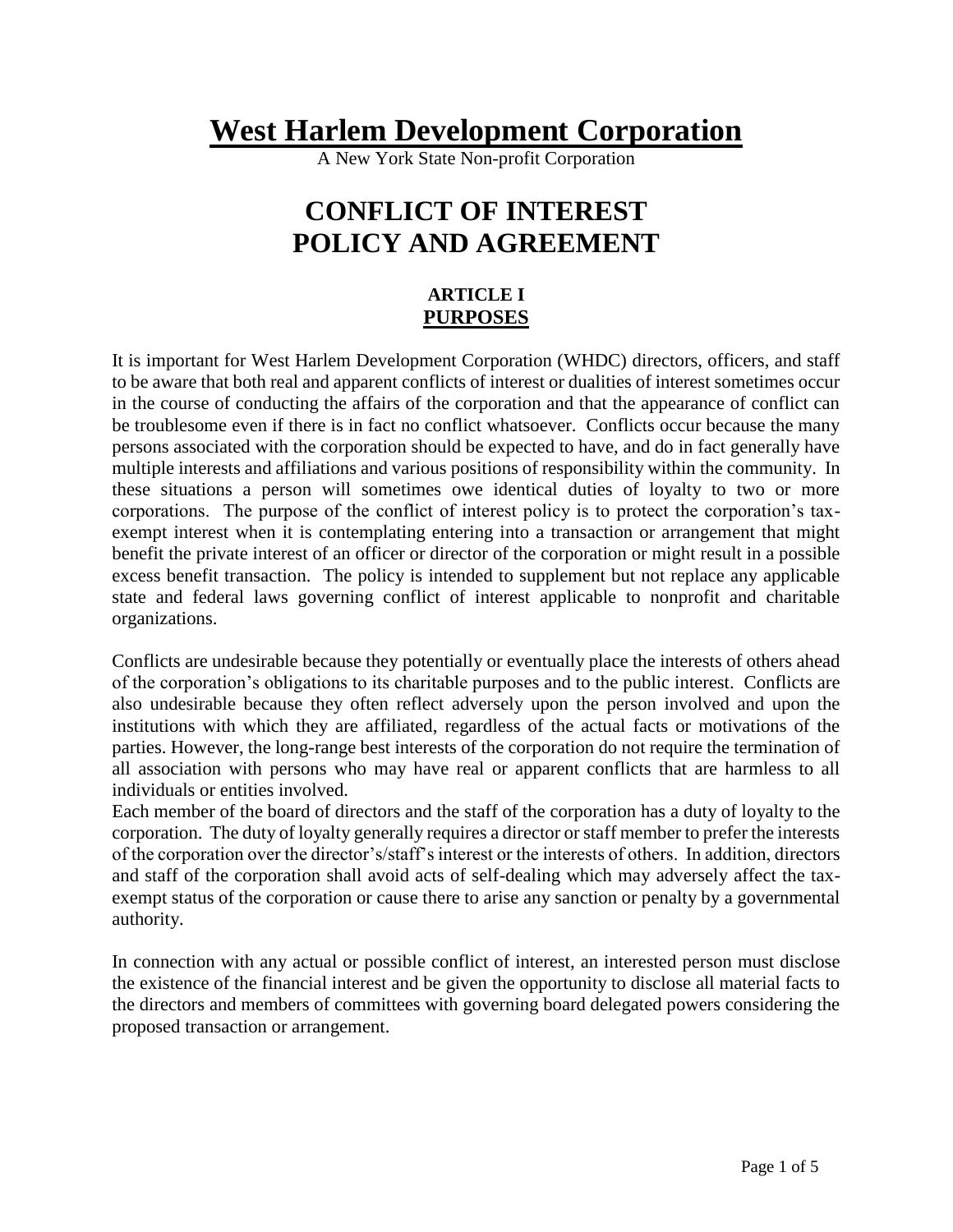## **ARTICLE II DEFINITIONS**

#### **2.1 Interested Person**

Any director, principal officer, or member of a committee with governing board delegated powers, who has a direct or indirect financial interest, as defined below, is an interested person.

#### **2.2 Financial Interest**

A person has a financial interest if the person has, directly or indirectly, thorough business, investment, or family:

**(a)** An ownership or investment interest in any entity with which the corporation has a transaction or arrangement,

**(b)** A compensation arrangement with the corporation or with any entity or individual with which the corporation has a transaction or arrangement, or

**(c)** A potential ownership or investment interest in, or compensation arrangement with, any entity or individual with which the corporation is negotiating a transaction or arrangement.

Compensation includes direct and indirect remuneration as well as gifts or favors that are not insubstantial. A financial interest is not necessarily a conflict of interest. Under Article III, Section 2, a person who has a financial interest may have a conflict of interest only if the appropriate governing board or committee decides that a conflict of interest exists.

#### **ARTICLE III PROCEDURES**

#### **3.1 Duty to Disclose**

In connection with any actual or possible conflict of interest, an interested person must disclose the existence of the financial interest and be given the opportunity to disclose all material facts to the directors and members of committees with governing board delegated powers considering the proposed transaction or arrangement

#### **3.2 Determining Whether a Conflict of Interest Exists**

After disclosure of the financial interest and all material facts, and after any discussion with the interested person, he/she shall leave the governing board or committee meeting while the determination of a conflict of interest is discussed and voted upon. The remaining board or committee members shall decide if a conflict of interest exists.

#### **3.3 Procedures for Addressing the Conflict of Interest**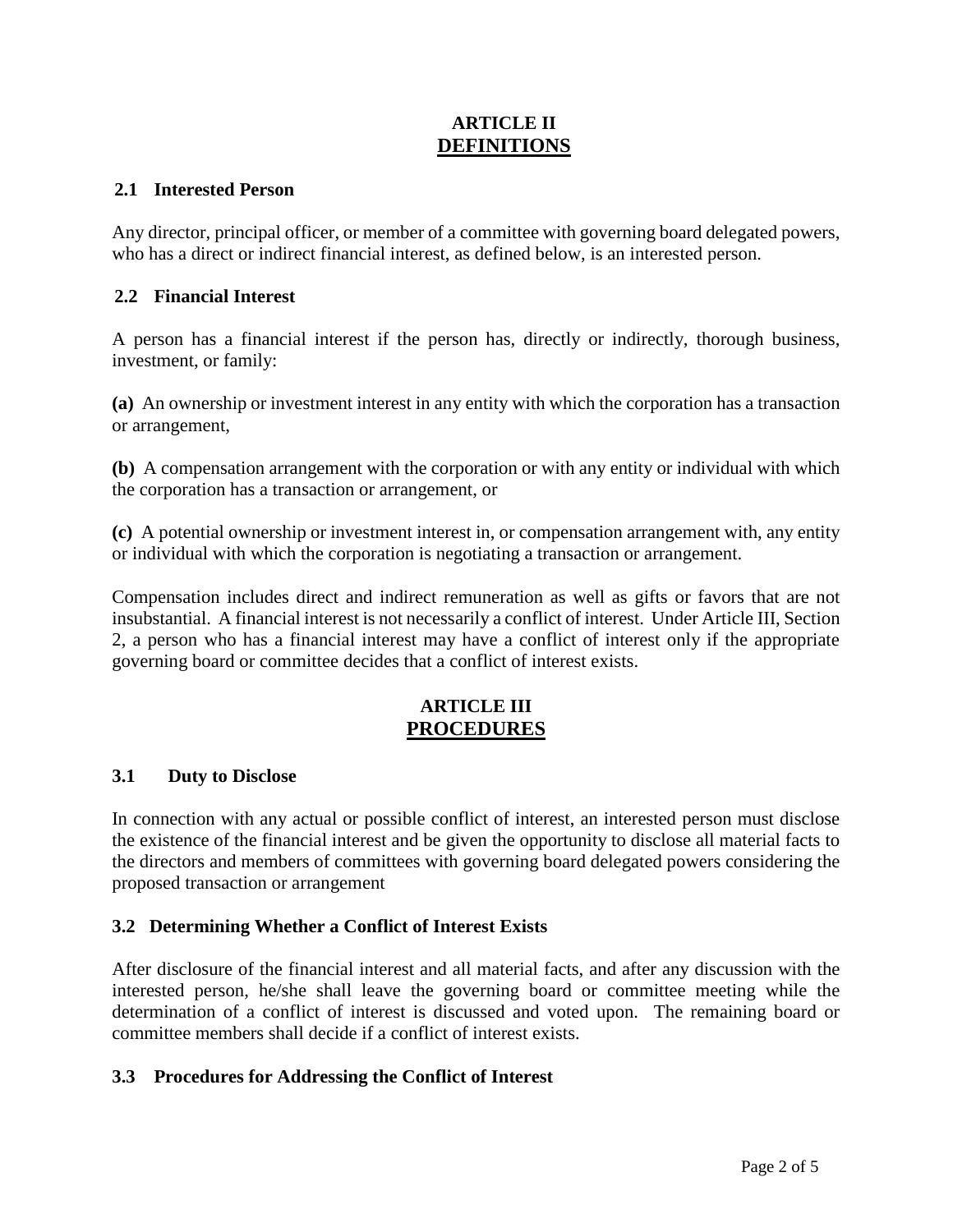**(a)** An interested person may make a presentation at the governing board or committee meeting, but after the presentation, he/she shall leave the meeting during the discussion of, and the vote on, the transaction or arrangement involving the possible conflict of interest.

**(b)** The chairperson of the governing board or committee shall, if appropriate, appoint a disinterested person or committee to investigate alternatives to the proposed transaction or arrangement.

**(c)** After exercising due diligence, the governing board or committee shall determine whether the corporation can obtain with reasonable efforts a more advantageous transaction or arrangement from a person or entity that would not give rise to a conflict of interest.

**(d)** If a more advantageous transaction or arrangement is not reasonably possible under circumstances not producing a conflict of interest, the governing board or committee shall determine by a majority vote of the disinterested directors whether the transaction or arrangement is in the corporation's best interest, for its own benefit, and whether it is fair and reasonable. In conformity with the above determination it shall make its decision as to whether to enter into the transaction or arrangement.

## **3.4 Violations of the Conflicts of Interest Policy**

**(a)** If the governing board or committee has reasonable cause to believe a member has failed to disclose actual or possible conflicts of interest, it shall inform the member of the basis for such belief and afford the member an opportunity to explain the alleged failure to disclose.

**(b)** If, after hearing the member's response and after making further investigation as warranted by the circumstances, the governing board or committee determines the member has failed to disclose an actual or possible conflict of interest, it shall take appropriate disciplinary and corrective action.

## **ARTICLE IV RECORDS OF PROCEEDINGS**

## **4.1 Minutes**

The minutes of the governing board and all committees with board delegated powers shall contain:

**(a)** The names of the persons who disclosed or otherwise were found to have a financial interest in connection with an actual or possible conflict of interest, the nature of the financial interest, any action taken to determine whether a conflict of interest was present, and the governing board's or committee's decision as to whether a conflict of interest in fact existed.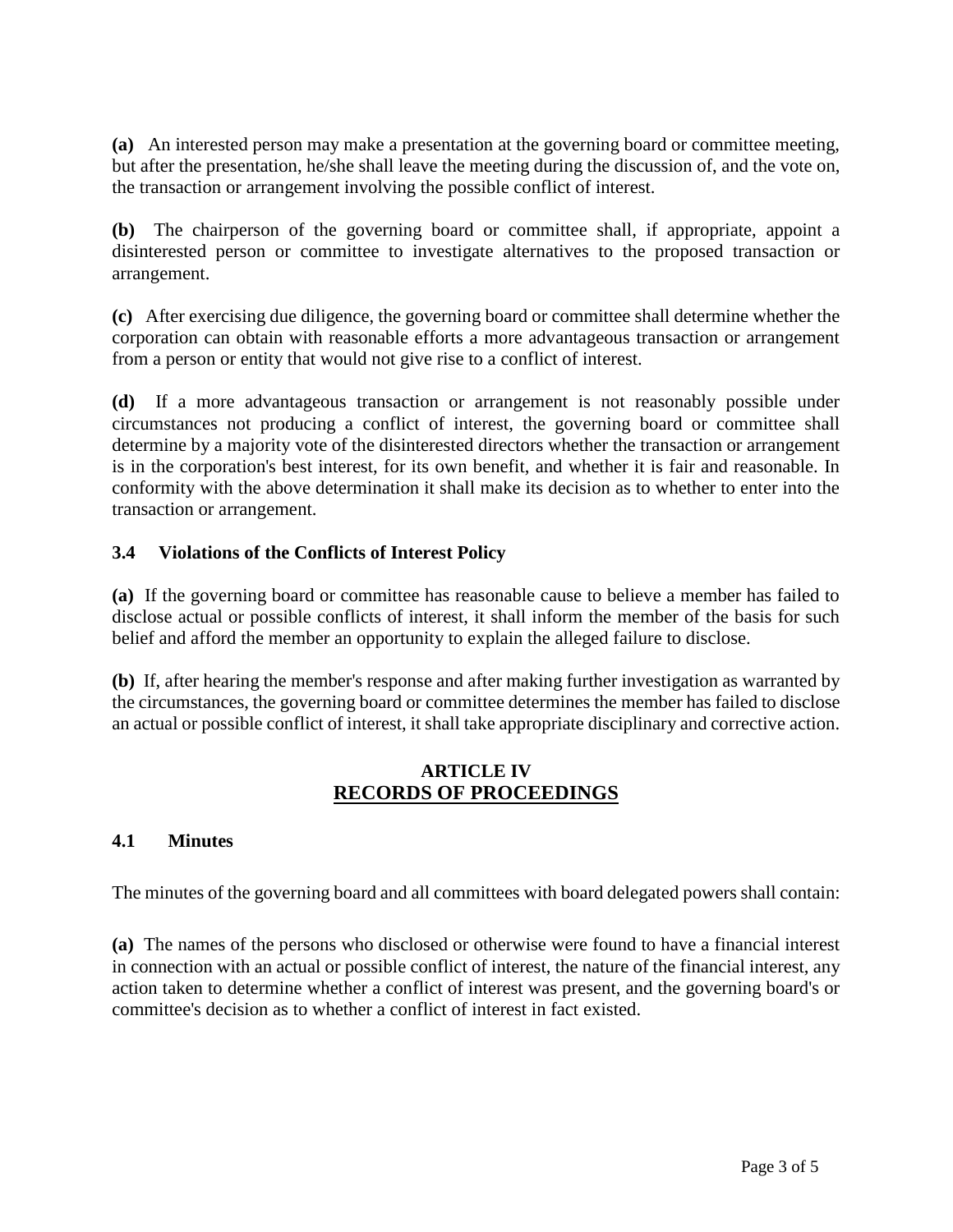**(b)** The names of the persons who were present for discussions and votes relating to the transaction or arrangement, the content of the discussion, including any alternatives to the proposed transaction or arrangement, and a record of any votes taken in connection with the proceedings.

## **ARTICLE V COMPENSATION**

**5.1** A voting member of the governing board who receives compensation, directly or indirectly, from the corporation for services is precluded from voting on matters pertaining to that member's compensation.

**5.2** A voting member of any committee whose jurisdiction includes compensation matters and who receives compensation, directly or indirectly, from the corporation for services is precluded from voting on matters pertaining to that member's compensation.

**5.3.** No voting member of the governing board or any committee whose jurisdiction includes compensation matters and who receives compensation, directly or indirectly, from the corporation, either individually or collectively, is prohibited from providing information to any committee regarding compensation.

## **ARTICLE VI ANNUAL STATEMENTS**

Each director, principal officer and member of a committee with governing board delegated powers shall annually sign a statement which affirms such person:

- **(a)** Has received a copy of the conflicts of interest policy,
- **(b)** Has read and understands the policy,
- **(c)** Has agreed to comply with the policy, and

**(e)** Understands that the corporation is charitable and in order to maintain its federal tax exemption it must engage primarily in activities which accomplish one or more of its tax-exempt purposes.

## **ARTICLE VII PERIODIC REVIEWS**

To ensure the corporation operates in a manner consistent with charitable purposes and does not engage in activities that could jeopardize its tax-exempt status, periodic reviews shall be conducted. The periodic reviews shall, at a minimum, include the following subjects: